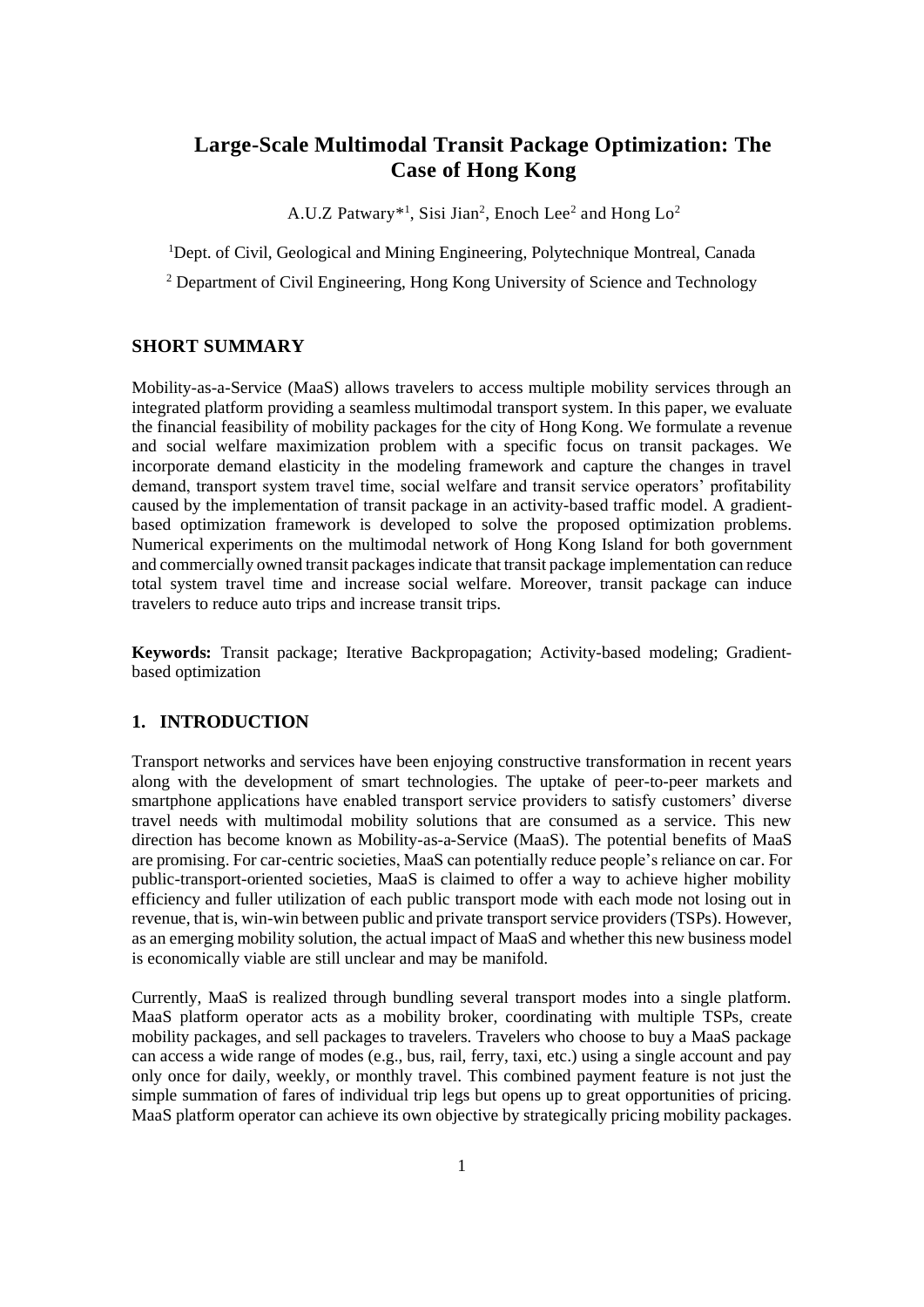Reviewing existing studies on MaaS, most researchers attempted to discuss business opportunities of MaaS qualitatively and explore individual traveler's attitudes towards this new mobility scheme. Hirschhorn et al. (2019); Smith et al. (2020); Smith and Hensher (2020) and Wong et al. (2020) qualitatively analyzed potential business models for MaaS. They mainly pointed out that the role of a MaaS platform operator is like a mobility service broker, but who plays the role of broker determines whether the long-term goal is societal-driven or commercial-driven. Alonso-González et al. (2020); Caiati et al. (2020) and Vij et al. (2020) designed stated preference surveys and developed discrete choice models to characterize travelers' demand for this new service. In recent studies on the MaaS Sydney trial, Hensher et al. (2021) and Ho et al. (2021) claimed that financial viability could hardly be proven in MaaS business models. They highlighted that public transport is the backbone of a MaaS platform which is heavily subsided. As a result, subsidy is necessary to ensure the sustainability of MaaS business models. In this study, we plan to analyze and optimize for optional transit MaaS bundles under subsidized and unsubsidized business models for large-scale multimodal networks.

Solving mobility resource allocation and pricing problem in a MaaS platform generates a multimodal transit optimization problem. Recent studies by Pantelidis et al. (2020), Rasulkhani and Chow (2019), and Ma et al. (2021) took the initial attempts to analytically model a government-contracted MaaS platform by deriving a joint equilibrium for both traveler and operator side decision process. In the transit optimization literature, however, operator decisions are commonly formulated as a Stackelberg game with the bi-level formulation structure which requires solving the assignment equilibrium at the lower level for every iteration of the optimization with respect to the upper-level decision, increasing the overall intractability of the problem. Therefore, past studies of transit optimization mainly analyzed the problems on a single transit line or without underlying route flow distribution or modal interaction to increase the tractability of the upper-level optimization problem (Sun et al., 2019; Tang et al., 2017; Wang and Deng, 2019; Yang and Tang, 2018). In addition, some studies were performed at a smaller scale or in reduced traffic dynamics due to computation complexity (Cavadas and Antunes, 2019; de Palma et al., 2015; Huang et al., 2016; Kaddoura et al., 2015; Li et al., 2016a; Liu et al., 2019; Lo et al., 2002; 2004). Kamel et al. (2020) applied GA in cluster computing setup for transit pricing optimization in a large-scale scenario. However, the study ignored demand elasticity due to the pricing change in the transit network.

Deploying mobility packages will change travelers' travel costs, which will affect their travel demand, activity pattern, route and mode choice, and place the resulting impacts on travelers' utility, transport system travel time, and operators' profitability. Therefore, a modeling framework that can account for the above-mentioned variations is necessary. Optimization of such model in large-scale setting is already an intractable task and require development of efficient algorithms. To this end, this study first develops a versatile formulation for transit operator profit and social welfare maximization problem in section 2. Furthermore, an efficient gradient based optimization algorithm is developed for large-scale implementation in section 3. Finally, a subsidized govt owned all-transit package scenario is analyzed in the context of optional mobility packages for the large-scale multimodal network of Hong Kong Island using real data. The results are presented in section 4. Finally, section 5 concludes the paper.

## **2. Problem Formulation**

We account for two different types of package operators in our formulations: commercial and government operators. A commercial operator is driven by profit whereas a government operator aims to maximize the overall social welfare. In both cases, the revenue of package operation plays a critical role. System performance, on the other hand, determines the social welfare and is only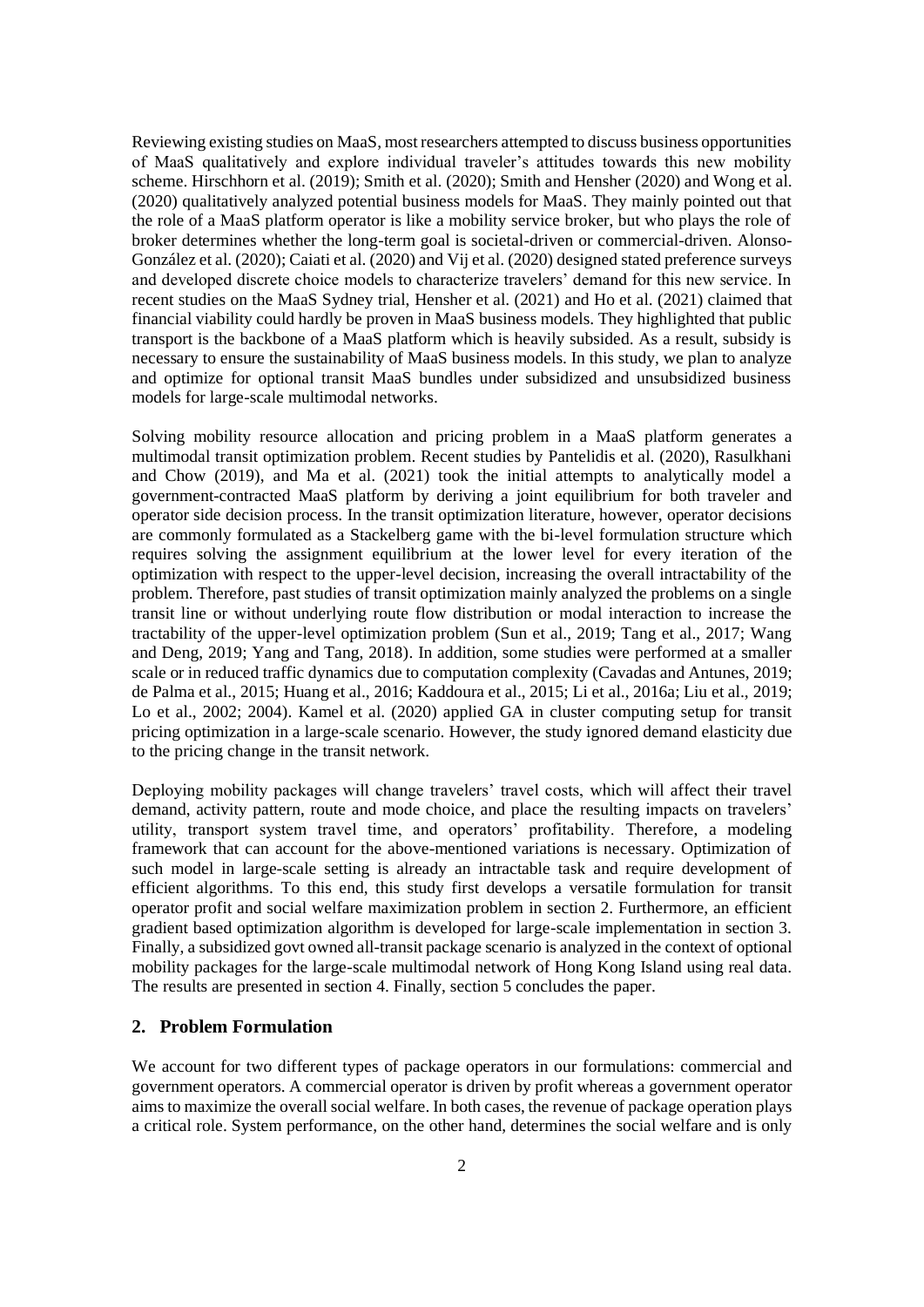of importance to a government authority while operating packages. To improve social welfare, the government operator can subsidize the system.

Consider a set of transit packages  $m \in M$  are run by package operator  $o_m \in O$  with package subscription cost  $c_m$ . A transit package contains a set of fare links  $fl \in FL$ . A fare link is a transit leg of a trip where the fare becomes due. A person who buys a package enjoys the discounted fare  $\lambda_{m,\phi_{fl}} \times fr_{fl}$  for the fare links that belong to that package, where  $\phi_{fl}$  is the fare link discount set that fl belongs to. However, the package cost  $c_m$  has to be paid upfront.  $\lambda_{m,\phi}$  are discount factors for fare link set  $\phi$  in package m.  $fr_{tl}$  is the original fare of the fare link  $fl$ .

Each fare link *fl* is owned by an operator  $o_{fl} \in O$ . The fare link operator receives the discounted fares from the passengers and reimbursement for a fraction of the discounts by the package operator. This fraction is termed the reimbursement ratio  $\lambda_{m,o}$ , negotiated between the package operator and the fare link operator for each package. We assume that the passengers without any package subscription are also subscribed to a package with zero discounted fare and zero package price. This allows us to formulate a common revenue function for all operators irrespective of them operating packages, operating fare links or both.

In this system, the revenue earned by operator  $o \in O$  can be expressed as equation (1).

$$
J_o = -\sum_{m \in M_o} \sum_{\phi \in \Phi_m} \sum_{f \in FL_{\phi}} n_{m,f} \times fr_{f} \times \lambda_{m,\phi} \times \lambda_{m,o_{f}}
$$
  
+ 
$$
\sum_{m \in M} \sum_{\phi \in \Phi_m} \sum_{f \in FL_{\phi,o}} n_{m,f} \times fr_{f} \times \{1 - (1 - \lambda_{m,o}) \times \lambda_{m,\phi}\}
$$
  
+ 
$$
\sum_{m \in M_o} n_m \times c_m
$$
 (1)

where  $n_{m,fl}$  denotes the number of travelers using fare link  $fl$  while subscribing to package m and  $n_m$  denotes the number of travelers subscribed to package  $m$ . The operator's revenue optimization problem can be formulated in equation (2).

$$
\max_{c_m, \lambda_{m,\sigma}, \lambda_{m,\phi}} J_o; \forall m \in M_o, o' \in O_{m,fl}, \phi \in \Phi_m
$$
  
s.t.,  $J_{o'} - \overline{J_{o'}} = 0; \forall o' \in O_o$   
 $c_m \in [c_m^{min}, c_m^{max}]$   
 $\lambda_{m,o'} \in [0,1]$   
 $\lambda_{m,\phi} \in [0.5,1]$  (2)

where the first constraint ensures that the participating fare link operators does not take loss by participating in the transit package.

As we use multinomial logit (MNL) model as the underlying choice model, social welfare is measured by optimizing the total expected maximum utility (EM Utility), which can be expressed as equation (3).

$$
J_U = \frac{1}{\kappa \beta_{\text{money}}} \sum_{\eta \in N} \log \left( \sum_{\rho \in P_{\eta}} \exp(\kappa U_{\rho}) \right) \tag{3}
$$

where  $\eta \in N$  denotes a traveler and  $\rho$  denotes a plan. A plan encodes the choices that a traveler makes throughout the day. A plan includes a list of activities and trips and corresponding trip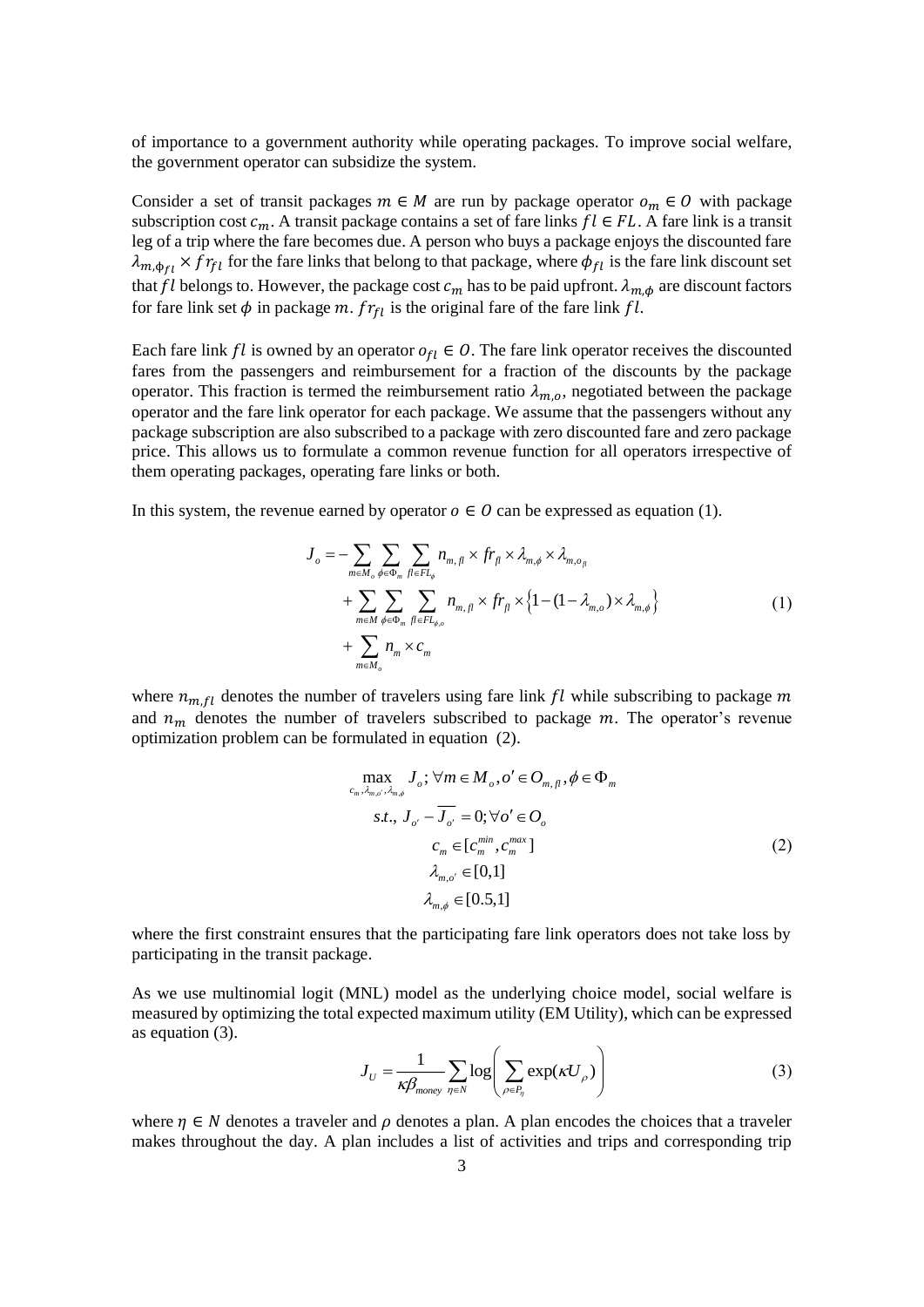modes, departure times and routes. It also encodes the package subscription decision of the traveler. Each traveler chooses from a set of plans. The plan set is generated using MATSim.  $U_0$ denotes the utility of plan  $\rho$ .  $\kappa$  is the scaling parameter of the MNL model.

As expressed earlier, a government authority operating a package will try to maximize the social welfare at minimal cost. Hence, the objective for a government authority can be expressed as equation (4) subjected to the following constraints.

$$
\max_{c_m, \lambda_{m,\phi}, \lambda_{m,\phi}} J_{Govt} + J_U; \ \forall m \in M_o, o' \in O_{m, fl}, \phi \in \Phi_m
$$
  

$$
s.t., \quad J_{o'} - \overline{J_{o'}} = 0; \ \forall o' \in O_{Govt}
$$
  

$$
J_{Govt} \le 0
$$
  

$$
c_m \in [c_m^{min}, c_m^{max}]
$$
  

$$
\lambda_{m,o'} \in [0,1]
$$
  

$$
\lambda_{m,\phi} \in [0.5,1]
$$

In our experiments, we have included two types of decision variables, the package cost  $c_m$  and the reimbursement ratio  $\lambda_{m.o.}$ 

#### **3. Optimization Framework**

The objective functions in both equations (2) and (4) are well defined within the bounds of decision variables even when the constraints are not satisfied. Hence, we can add the constraints as a penalty function in the objective and solve the problems as an unconstrained maximization problem. In this paper, we use gradient based algorithm ADAM (Kingma and Ba, 2015) for solving the optimization problem. We now derive the gradients of the revenue objective  $J_0$  and the EM utility  $J_U$  as follow.

$$
\frac{\partial J_o}{\partial c_{m'}} = -\sum_{m \in M_o} \sum_{\phi \in \Phi_m} \sum_{f l \in FL_{\phi}} \frac{\partial n_{m,f}}{\partial c_{m'}} \times fr_{f l} \times \lambda_{m,\phi} \times \lambda_{m,o_{f}}
$$
  
+ 
$$
\sum_{m \in M} \sum_{\phi \in \Phi_m} \sum_{f l \in FL_{\phi}} \frac{\partial n_{m,f l}}{\partial c_{m'}} \times fr_{f l} \times \left\{1 - (1 - \lambda_{m,o}) \times \lambda_{m,\phi}\right\}
$$
  
+ 
$$
n_{m'} \times \delta_{o,o_{m'}} + \sum_{m \in M_o} c_m \times \frac{\partial n_m}{\partial c_{m'}}
$$
  

$$
\frac{\partial J_o}{\partial \lambda_{m',o'}} = -\sum_{\phi \in \Phi_{m'}} \sum_{f l \in FL_{\phi}} n_{m',f l} \times fr_{f l} \times \lambda_{m',\phi} \times \delta_{o,o_{m'}} \times \delta_{o_{f l},o'}
$$
  
+ 
$$
\sum_{\phi \in \Phi_{m'}} \sum_{f l \in FL_{\phi}} n_{m',f l} \times fr_{f l} \times \lambda_{m',\phi} \times \delta_{o,o'} \times \delta_{o_{f l},o'}
$$
  
(6)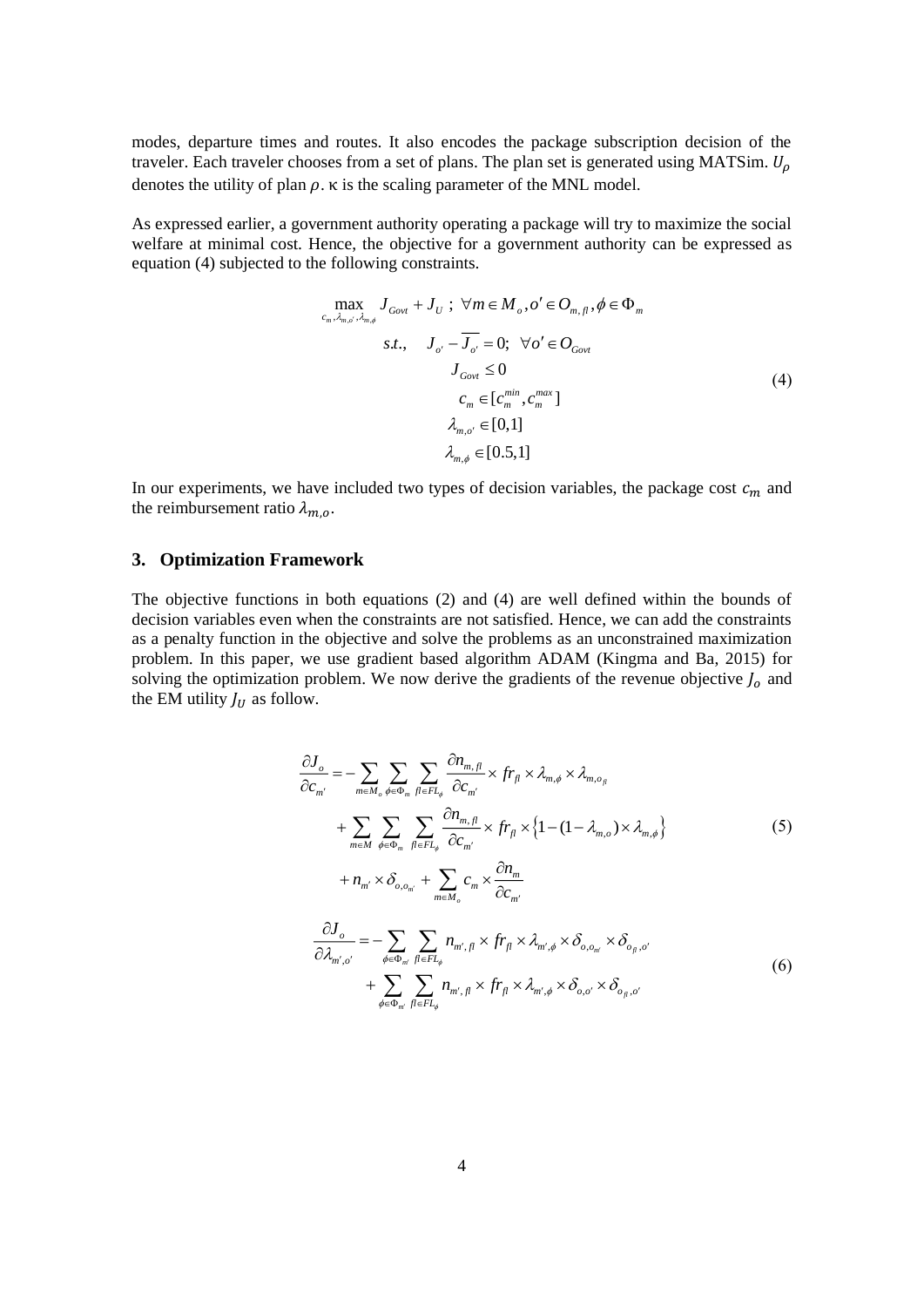$$
\frac{\partial J_{U}}{\partial \psi} = \frac{1}{\kappa \beta_{\text{money}}} \sum_{\eta \in N} \frac{\kappa \sum_{\rho \in P_{\eta}} \exp(\kappa U_{\rho}) \times \frac{\partial U_{\rho, \eta}}{\partial \psi}}{\sum_{\rho \in P_{\eta}} \exp(\kappa U_{\rho})}
$$
\n
$$
= \frac{1}{\beta_{\text{money}}} \sum_{\eta \in N} \sum_{\rho \in P_{\eta}} \left( Pr_{\rho, \eta} \times \frac{\partial U_{\rho, \eta}}{\partial \psi} \right)
$$
\n(7)

where Ψ is used for both variables  $c_m$  and  $\lambda_{m,o}$ .  $\delta_{o,o'}$  is the binary variable taking the value 1 if o and  $o'$  are same operators, 0 otherwise. Equations (5)-(7) are functions of link flow, travel time, package usage, utility, and choice probability gradients, which are the gradient of the equilibrium outputs of the underlying traffic assignment model. We derive these gradients using iterative backpropagation (IB) algorithm proposed by Patwary et al., (2021). As the underlying model, we used an activity based multi-modal traffic assignment model which is an extension of (Patwary et al., 2021a).

#### **4. Numerical Experiments**

In this study, we perform experiments for the large-scale multimodal network of Hong Kong Island (HKI) [\(Figure 1\)](#page-4-0) using real data (Lee et al., 2017) at a 10% scale. The plan set is extracted beforehand from two MATSim scenarios with and without applying transit packages. An activity insertion strategy was implemented while generating the plans to account for the effect of elastic demand.



Figure 1: HKI Multimodal Network

<span id="page-4-0"></span>We optimized pricing for a government owned, subsidized transit package scenario where the package includes all transit fare links in the network. The goal of the operator is to maximize social welfare while minimizing the subsidy provided. Table 1 summarizes the optimization result for the subsidized scenario.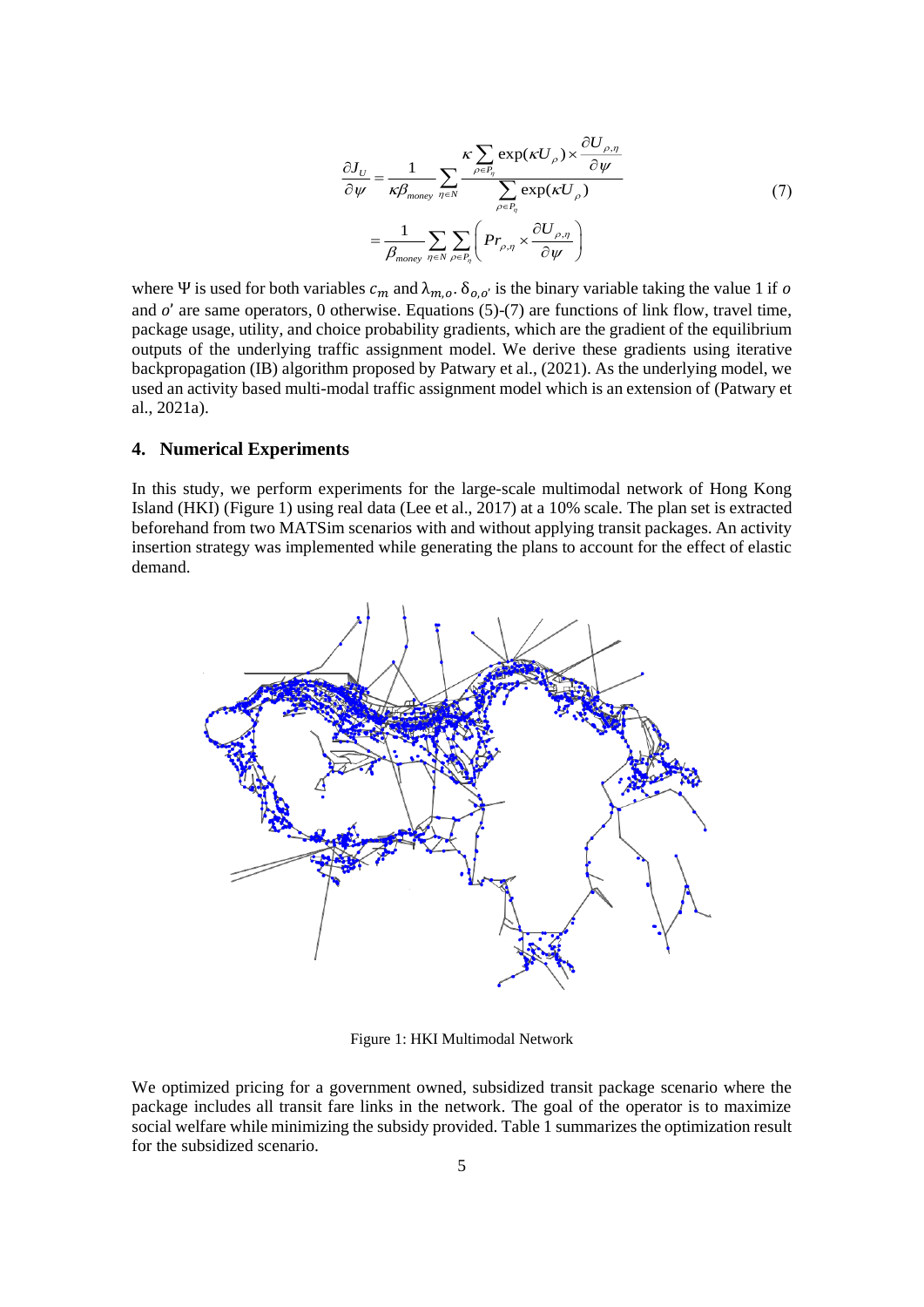| Table 1: Optimization result (government subsidy instance) |  |  |
|------------------------------------------------------------|--|--|
|------------------------------------------------------------|--|--|

|         | Package Price | Package Sold | <b>Bus RR</b> | <b>MTR RR</b> | Ferry RR |
|---------|---------------|--------------|---------------|---------------|----------|
| Initial |               | 58.976       | 95%           | 95%           | 95%      |
| Final   | 11.5          | 59.874       | 95.12%        | 99.7%         | 100%     |

Note: RR here stands for reimbursement ratio.

Table 2 shows the system performance before and after implementing the optimized priced transit package. The subsidy amount for the optimized scenario is 630,635 HKD.

| <b>Metric</b>                  | <b>Before</b><br>(Without Transit<br>Package) | After<br>(Optimized<br>Transit package) | Increase  | Percentage<br>of change<br>$(\%)$ |
|--------------------------------|-----------------------------------------------|-----------------------------------------|-----------|-----------------------------------|
| Total EM Utility (HKD)         | 528,856,489                                   | 530,756,766                             | 1,900,277 | 0.36                              |
| Total system travel time (HKD) | 8,256,001                                     | 8,165,795                               | $-90,206$ | $-1.09$                           |
| Auto Trips                     | 96.613                                        | 95,879                                  | $-735$    | $-0.76$                           |
| <b>Transit Trips</b>           | 254,017                                       | 254,947                                 | 930       | 0.37                              |
| <b>Activity Number</b>         | 593,171                                       | 593,305                                 | 133       | 0.02                              |

**Table 2: Change in system performance (government subsidy instance)**

The result show that the difference between EM utility improvement and subsidy provided by government is positive, i.e., social welfare improves after implementing subsidized transit package. The total number of auto trips decreased, and transit trip increased, indicating higher utilization of the transit facility after package implementation. Number of activity insertion is quite low compared to number of activities performed before implementing transit package, indicating there is very small room for demand elasticity in the case of Hong Kong.

## **5. CONCLUSIONS**

This study proposed a flexible problem formulation and an efficient optimization framework for large-scale transit mobility package optimization. A comprehensive activity-based traffic model was developed to capture the changes in travelers' travel costs and consequent changes in their travel demand, activity pattern, route and mode choices, and finally, the resulting impacts on transport system travel time, social welfare, and operators' profitability that follow from the deployment of transit mobility packages. Numerical experiments on the Hong Kong Island multimodal network with a government subsidized all-transit package shows that implementing a well-priced transit packages can improve the overall social welfare and ensure a better utilization of the transit facilities. The numerical study can be further extended to commercial operator and network wide fare optimization which will be the focus of our future research.

## **ACKNOWLEDGMENT**

This study is supported by the National Science Foundation of China (No. 71890970, No. 71890974), Research Grants Council - Early Career Scheme (No. 26205921) of the HKSAR Government and the Hong Kong PhD Fellowship.

## **REFERENCES**

Alonso-González, M.J., Hoogendoorn-Lanser, S., van Oort, N., Cats, O., Hoogendoorn, S., 2020. Drivers and barriers in adopting Mobility as a Service (MaaS) – A latent class cluster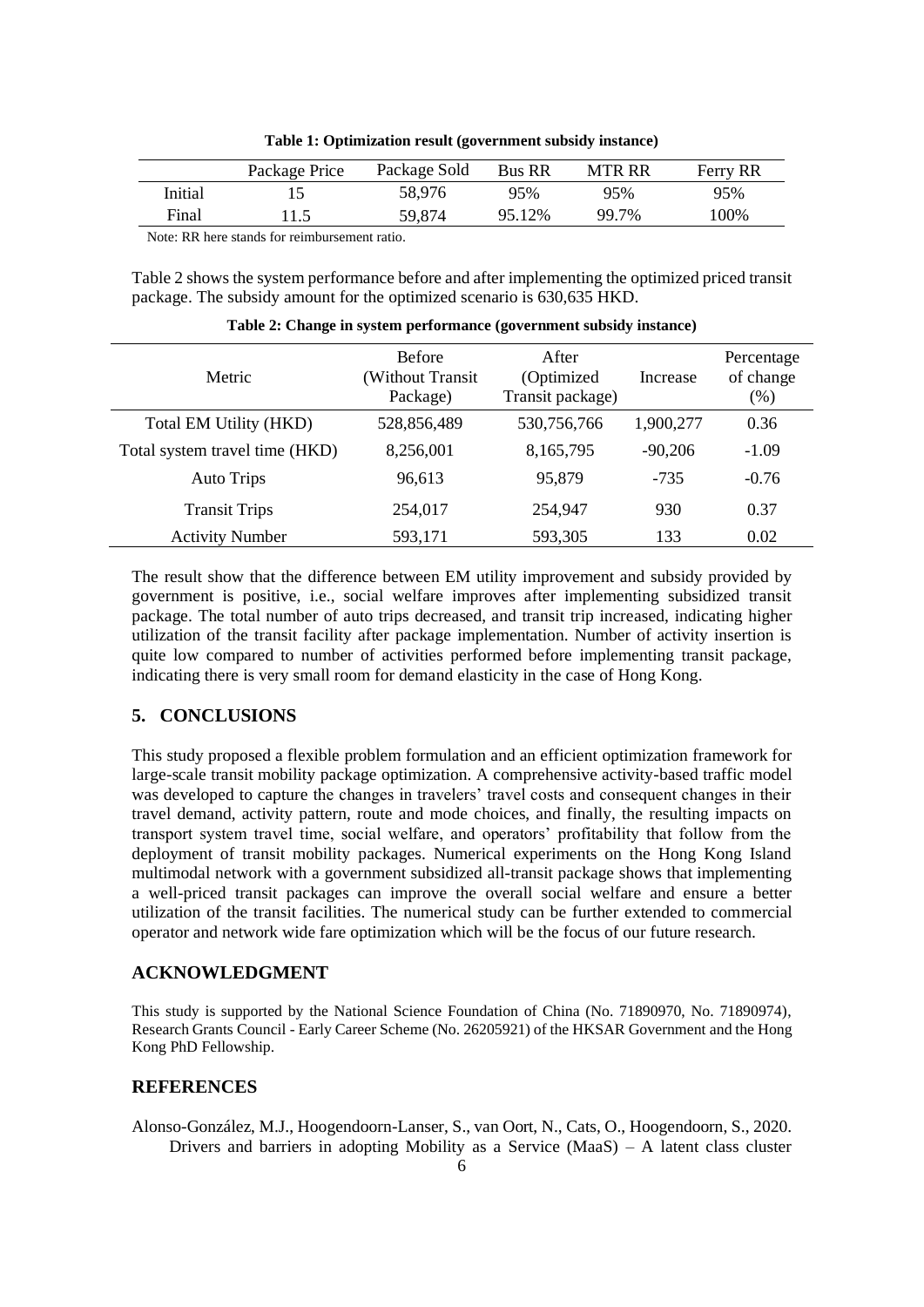analysis of attitudes. Transp. Res. Part A Policy Pract. 132, 378–401. https://doi.org/10.1016/j.tra.2019.11.022

- Caiati, V., Rasouli, S., Timmermans, H., 2020. Bundling, pricing schemes and extra features preferences for mobility as a service: Sequential portfolio choice experiment. Transp. Res. Part A Policy Pract. 131, 123–148. https://doi.org/10.1016/j.tra.2019.09.029
- Cavadas, J., Antunes, A.P., 2019. An optimization model for integrated transit-parking policy planning. Transportation (Amst). 46, 1867–1891. https://doi.org/10.1007/s11116-018- 9905-4
- de Palma, A., Kilani, M., Proost, S., 2015. Discomfort in mass transit and its implication for scheduling and pricing. Transp. Res. Part B Methodol. 71, 1–18. https://doi.org/10.1016/j.trb.2014.10.001
- Hensher, D.A., Ho, C.Q., Reck, D.J., 2021. Mobility as a service and private car use: Evidence from the Sydney MaaS trial. Transp. Res. Part A Policy Pract. 145, 17–33. https://doi.org/10.1016/j.tra.2020.12.015
- Hirschhorn, F., Paulsson, A., Sørensen, C.H., Veeneman, W., 2019. Public transport regimes and mobility as a service: Governance approaches in Amsterdam, Birmingham, and Helsinki. Transp. Res. Part A Policy Pract. 130, 178–191. https://doi.org/10.1016/j.tra.2019.09.016
- Ho, C.Q., Hensher, D.A., Reck, D.J., Lorimer, S., Lu, I., 2021. MaaS bundle design and implementation: Lessons from the Sydney MaaS trial. Transp. Res. Part A Policy Pract. 149, 339–376. https://doi.org/10.1016/j.tra.2021.05.010
- Huang, D., Liu, Z., Hua, D., 2016. An Optimization Decision Model of Urban Public Transit Fare Structures. CICTP 1811–1823.
- Kaddoura, I., Kickhöfer, B., Neumann, A., Tirachini, A., 2015. Agent-based optimisation of public transport supply and pricing: impacts of activity scheduling decisions and simulation randomness. Transportation (Amst). 42, 1039–1061. https://doi.org/10.1007/s11116-014- 9533-6
- Kamel, I., Shalaby, A., Abdulhai, B., 2020. A modelling platform for optimizing time-dependent transit fares in large-scale multimodal networks. Transp. Policy 92, 38–54. https://doi.org/10.1016/j.tranpol.2020.04.002
- Kingma, D.P., Ba, J.L., 2015. Adam: A method for stochastic optimization, in: 3rd International Conference on Learning Representations, ICLR 2015 - Conference Track Proceedings.
- Lee, E., Huang, W., Lo, H.K., 2017. An activity-based approach to modeling transport network: A case study of Hong Kong Island. 22nd Int. Conf. Hong Kong Scociety Transp. Stud.
- Li, Z.C., Yin, Y., Lam, W.H.K., Sumalee, A., 2016. Simultaneous optimization of fuel surcharges and transit service runs in a multimodal transport network: A time-dependent activity-based approach. Transp. Lett. 8, 35–46. https://doi.org/10.1179/1942787515Y.0000000005
- Liu, Y., Bansal, P., Daziano, R., Samaranayake, S., 2019. A framework to integrate mode choice in the design of mobility-on-demand systems. Transp. Res. Part C Emerg. Technol. 105, 648–665. https://doi.org/10.1016/j.trc.2018.09.022
- Ma, T.Y., Chow, J.Y.J., Klein, S., Ma, Z., 2021. A user-operator assignment game with heterogeneous user groups for empirical evaluation of a microtransit service in Luxembourg. Transp. A Transp. Sci. 17, 946–973. https://doi.org/10.1080/23249935.2020.1820625
- Pantelidis, T.P., Chow, J.Y.J., Rasulkhani, S., 2020. A many-to-many assignment game and stable outcome algorithm to evaluate collaborative mobility-as-a-service platforms. Transp. Res. Part B Methodol. 140, 79–100. https://doi.org/10.1016/j.trb.2020.08.002
- Patwary, A.U.Z., Huang, W., Lo, H.K., 2021a. Metamodel-based calibration of large-scale multimodal microscopic traffic simulation. Transp. Res. Part C Emerg. Technol. 124, 102859. https://doi.org/10.1016/j.trc.2020.102859
- Patwary, A.U.Z., Wang, S., Lo, H.K., 2021b. Solving Large-scale Multimodal Network Optimization with Equilibrium Constraints. Work. Pap.
- Rasulkhani, S., Chow, J.Y.J., 2019. Route-cost-assignment with joint user and operator behavior as a many-to-one stable matching assignment game. Transp. Res. Part B Methodol. 124, 60–